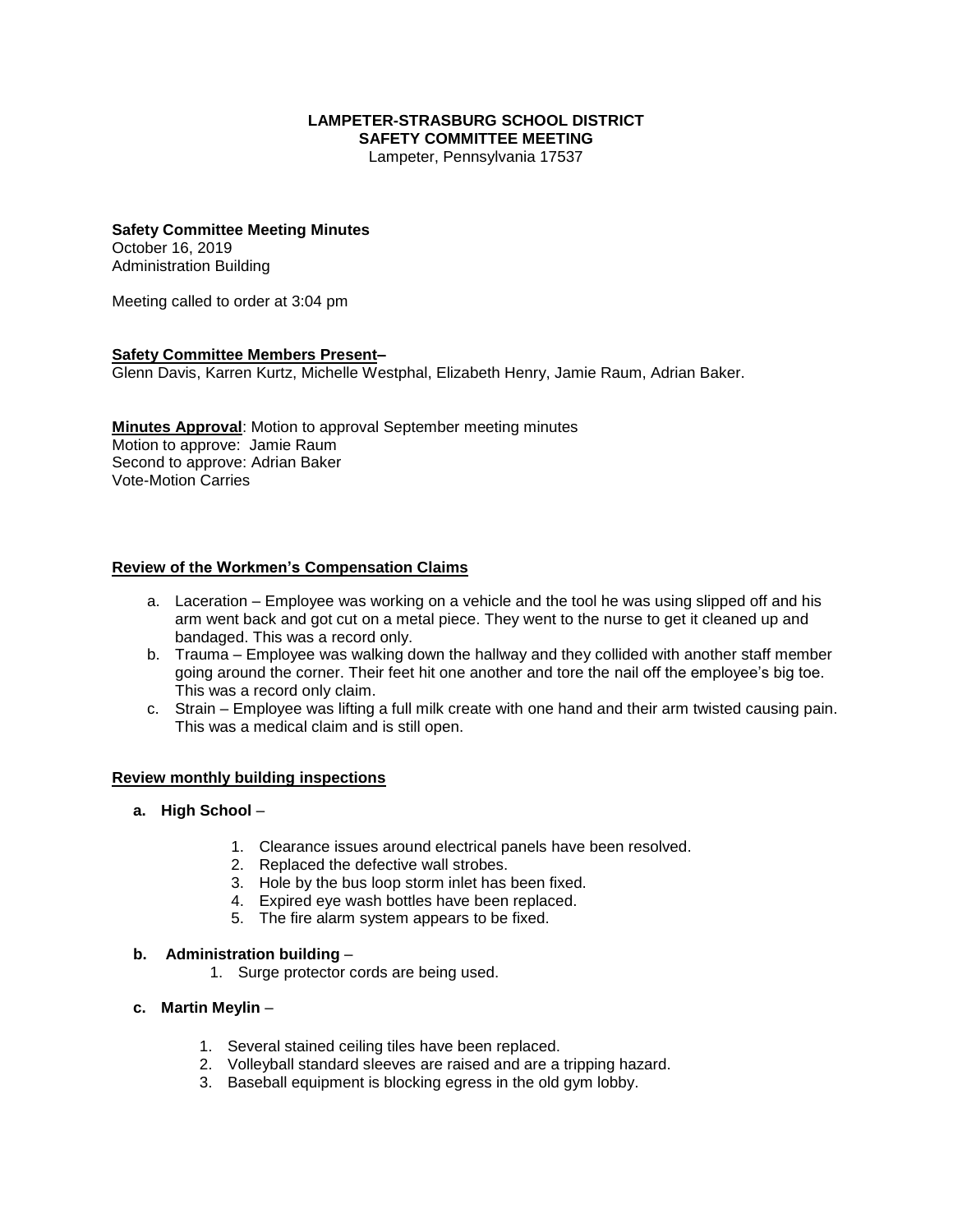4. Verify emergency power transfers when there is an outage. Scheduled for tomorrow morning at 6:00am.

#### **d. Strasburg Elementary** –

1. No report this month.

## **e. Lampeter Elementary –**

1. No report this month..

## **f. Hans Herr –**

- 1. All stained ceiling tiles have been replaced.
- 2. The eyewash bottles have been replaced.
- 3. Side walk has settled towards the maintenance end of the building. This has been repaired.

## **g. Maintenance building –**

1. The eye wash bottles that were out of date have been replaced.

### **h. Grounds –**

- 1. Hole at bus loop inlet has been repaired.
- 2. The track bleacher has been fixed.

## **l. Field houses** –

1. No issues this month.

## **Items from the Committee**

1. Several campus road signs are missing. Will check out and order as needed.

# **Next Meeting – November 20, 2019 at 3pm in the Admin Board room**

# **Motion to adjournment**

Motion-Karren Kurtz